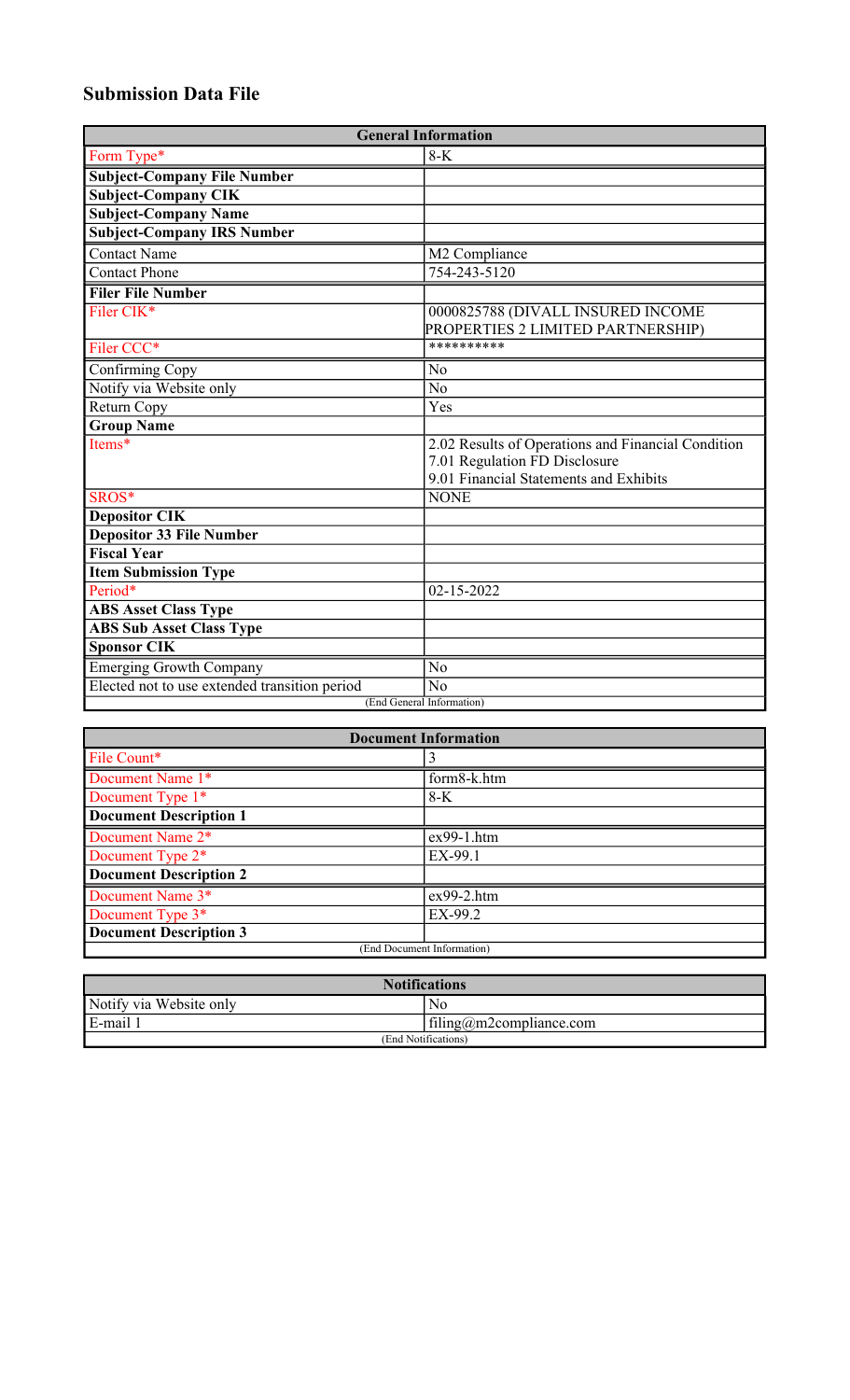# **UNITED STATES SECURITIES AND EXCHANGE COMMISSION**

**Washington, D.C. 20549**

# **FORM 8-K**

**CURRENT REPORT Pursuant to Section 13 or 15(d) of The Securities Exchange Act of 1934**

**Date of Report (Date of earliest event reported)**: February 15, 2022

# **DIVALL INSURED INCOME PROPERTIES 2, LIMITED PARTNERSHIP**

(Exact name of registrant as specified in its charter)

(State or Other Jurisdiction of Incorporation)

(Commission File Number)

**Wisconsin 000-17686 39-1606834** (IRS Employer Identification Number)

> **1900 W 75th Street, Suite 100 Prairie Village, Kansas 66208** (Address of principal executive offices)

> > **(816) 421-7444**

(Registrant's telephone number, including area code)

**Not Applicable**

(Former name or former address, if changed since last report.)

Check the appropriate box below if the Form 8-K filing is intended to simultaneously satisfy the filing obligation of the registrant under any of the following provisions (see General Instruction A.2. below):

☐ Written communications pursuant to Rule 425 under the Securities Act (17 CFR 230.425)

☐ Soliciting material pursuant to Rule 14a-12 under the Exchange Act (17 CFR 240.14a-12)

 $\Box$  Pre-commencement communications pursuant to Rule 14d-2(b) under the Exchange Act (17 CFR 240.14d-2(b))

☐ Pre-commencement communications pursuant to Rule 13e-4(c) under the Exchange Act (17 CFR 240.13e-4(c))

Securities registered pursuant to Section 12(b) of the Act:

| itle of<br>each class | $\mathbf{r}$<br>l radıng<br>symbol(s | r each exchange on which registered<br>Name of |
|-----------------------|--------------------------------------|------------------------------------------------|
| None                  |                                      | ↘<br>17 L L                                    |

Indicate by check mark whether the registrant is an emerging growth company as defined in Rule 405 of the Securities Act (17 CFR 230.405) or Rule 12b-2 of the Securities Exchange Act of 1934 (17 CFR 240.12b-2).

Emerging growth company ☐

If an emerging growth company, indicate by check mark if the registrant has elected not to use the extended transition period for complying with any new or revised financial accounting standards provided pursuant to Section 13(a) of the Exchange Act. ☐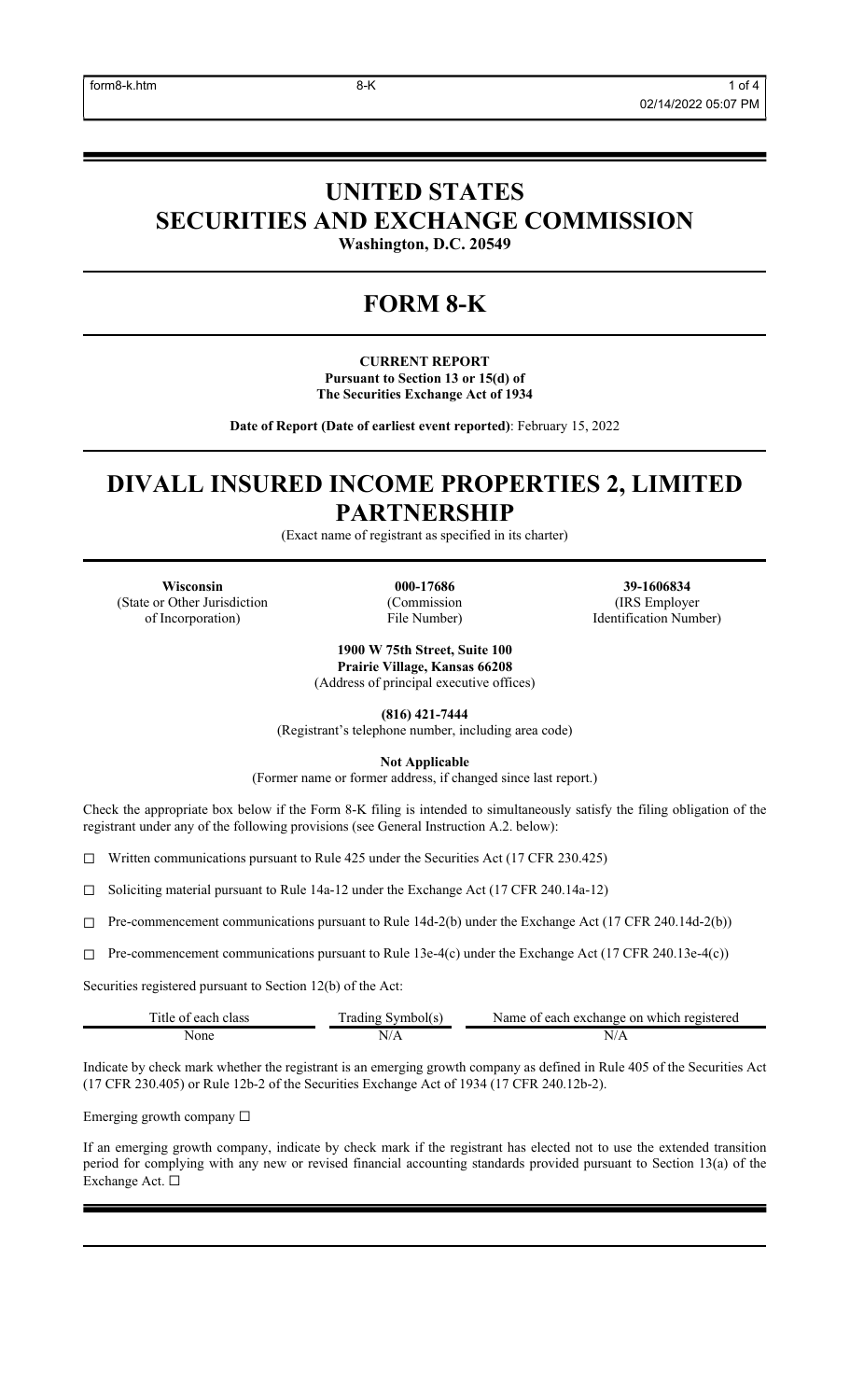### **Item 2.02. Results of Operations and Financial Condition**

Attached to this Current Report on Form 8-K (this "Report") as Exhibit 99.1 is a copy of the 2021 Fourth Quarter Newsletter (the "Newsletter") sent by DiVall Insured Income Properties 2, LP (the "Partnership") to its limited partners (the "Limited Partners") on or about February 15, 2022. The Newsletter informs the Limited Partners of certain financial and distribution information and other events relevant to the Partnership for the fourth quarter of 2021, for the year ended December 31, 2021, and for certain events expected to occur in 2022.

### **Item 7.01. Regulation FD Disclosure**

Attached to this Report as Exhibit 99.2 is a copy of a letter sent by the General Partner to the Limited Partners on or about February 15, 2022, in connection with, among other things, the Partnership's annual statement of the Net Unit Value ("NUV") of each Limited Partner Unit ("Unit"), being the Partnership's estimate of the NUV for purposes of the Employee Retirement Income Security Act, as amended ("ERISA"), which letter is incorporated by reference in its entirety into this report.

In order for qualified plans to report account values as required by ERISA, the Partnership provides an estimated NUV on an annual basis. As of December 31, 2021, the annual statement of NUV for our Limited Partners subject to ERISA was estimated to approximate \$520 per Unit. The estimated NUV was determined by the use of independent third-party appraised valuations conducted in December 2021. The annual statement of estimated NUV as provided to Limited Partners subject to ERISA, and as provided to certain other plan investors, is only an estimate and may not reflect the actual NUV. It should be noted that ERISA plan fiduciaries and IRA custodians may use estimated NUV valuations obtained from other sources, such as prices paid for the Units in secondary markets, and that such estimated Unit valuations may be lower than those estimated by the General Partner. As with any valuation methodology, the independent third-party appraised valuation methodology is based upon a number of estimates and assumptions that may not be accurate or complete. Different parties with different assumptions and estimates could derive a different estimated NUV. Accordingly, with respect to the estimated NUV, the Partnership can give no assurance that:

- an investor would be able to resell his or her Units at this estimated NUV;
- an investor would ultimately realize distributions per Unit equal to the Partnership's estimated NUV per Unit upon the liquidation of all of the Partnership's assets and settlement of its liabilities;
- the Units would trade at the estimated NUV in a secondary market; or
- the methodology used to estimate the Partnership's NUV would be acceptable under ERISA for compliance with their respective reporting requirements.

As provided in General Instruction B.2 to Form 8-K, the information furnished pursuant to Item 2.02. and Item 7.01 of this Report and the information contained in Exhibit 99.1 and Exhibit 99.2 shall not be deemed to be "filed" for the purposes of Section 18 of the Securities Exchange Act of 1934, as amended (the "Exchange Act"), or otherwise subject to the liabilities of that section. Such information may only be incorporated by reference in another filing under the Exchange Act or the Securities Act of 1933, as amended (the "Securities Act"), if such subsequent filing specifically references this Report. In addition, the furnishing of information in this Report is not intended to, and does not, constitute a determination or admission by the Partnership that the information is material or complete.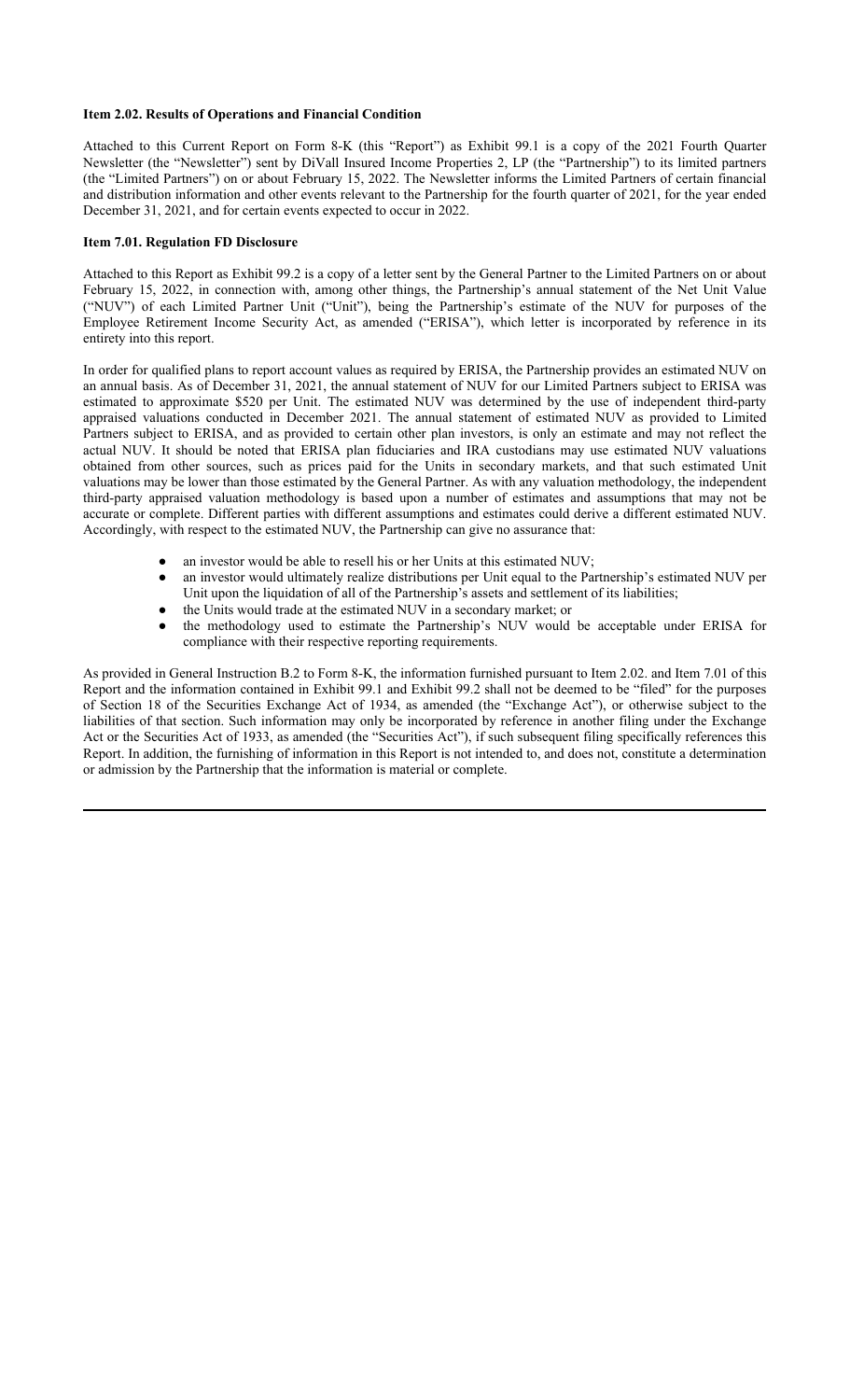#### **Forward-Looking Statements**

This Current Report on Form 8-K and the information contained in Exhibit 99.1 and Exhibit 99.2 incorporated herein contain forward-looking statements within the meaning of Section 27A of the Securities Act and Section 21E of the Exchange Act. Such forward-looking statements include statements describing the objectives, projections, estimates or future predictions of the Partnership's operations. These statements may be identified by the use of forward-looking terminology such as "anticipates," "believes," "could," "estimate," "expect," "will," or other variations on these terms. The Partnership cautions that by their nature forward-looking statements involve risk or uncertainty and that actual results may differ materially from those expressed in any forward-looking statements as a result of such risks and uncertainties, including but not limited to: changes in general economic conditions, changes in commercial real estate conditions and markets, inability of the General Partner to find a suitable purchaser for any marketed properties, inability to agree on an acceptable purchase price or contract terms, inability of current tenants to meet financial obligations, inability to obtain new tenants upon the expiration of existing leases, and the potential need to fund tenant improvements or other capital expenditures out of operating cash flow.

All forward-looking statements contained in Exhibit 99.1 and Exhibit 99.2 incorporated herein are expressly qualified in their entirety by this cautionary notice. The reader should not place undue reliance on such forward-looking statements, since the statements speak only as of the date that they are made and the Partnership has no obligation and does not undertake publicly to update, revise or correct any forward-looking statement for any reason.

## **Item 9.01 Financial Statements and Exhibits**

## (d) **Exhibits**

The following exhibits are included with this Report:

- 99.1 Fourth Quarter 2021 Newsletter of the Partnership.
- 99.2 Letter to Limited Partners of DiVall Insured Income Properties 2, LP from the General Partner, distributed on or about February 15, 2022.
- 104 Cover Page Interactive Data File (embedded within the Inline XBRL document)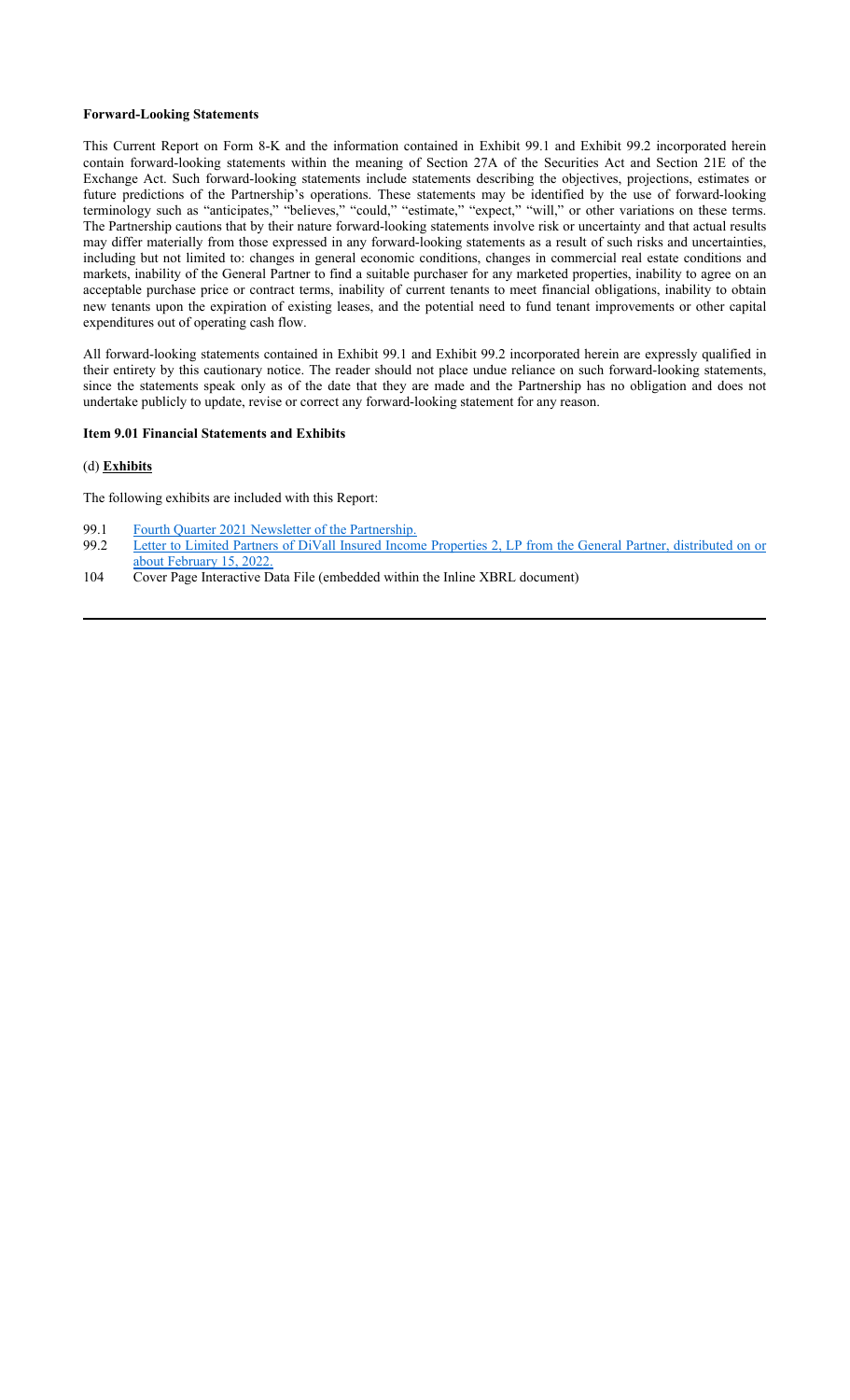# **SIGNATURES**

Pursuant to the requirements of the Securities Exchange Act of 1934, the registrant has duly caused this report to be signed on its behalf by the undersigned hereunto duly authorized.

> **DiVall Insured Income Properties 2, LP** (Registrant)

Date: February 15, 2022 **By:/s/ Lynette L. DeRose** 

Lynette L. DeRose Chief Financial Officer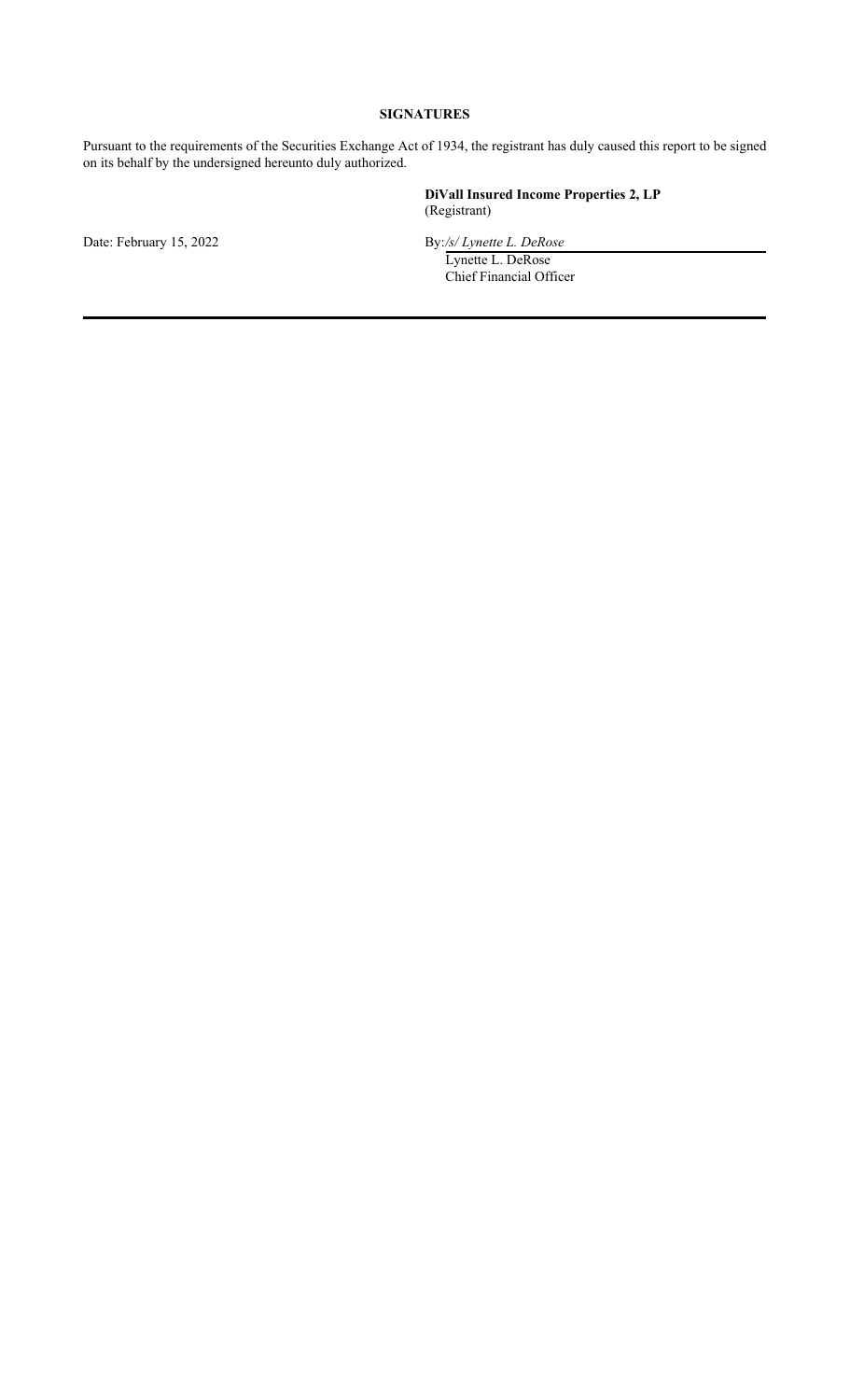#### **Exhibit 99.1**

#### **DiVall Insured Income Properties 2, L.P.**

**Quarterly News**

**February 15,2022**

## **DISTRIBUTION OUTLOOK**

**February 15, 2022 \$1,200,000 May 15, 2022 \$ 200,000<br>August 15, 2022 \$ 200,000 August 15, 2022 November 15, 2022 \$ 200,000**

As expected (and noted in the November 15, 2021 newsletter) we are distributing with this Newsletter the net sales proceeds from Brakes4Less and the percentage rents earned from the remaining 9 properties from the year ended December 31, 2021.

### **PROPERTIES LISTED FOR SALE**

Two (2) of our eight (8) Wendy's, which the tenant chose not to extend (the other 6 extended through 2040) have been listed for sale. Hopefully, we will be able to report either a contract for sale or a completed closing for either or both properties in our next newsletter.

#### **NET UNIT VALUE**

Our Net Unit Value ("NUV") increased from \$495/unit as of 12/31/20 to \$520/unit as of 12/31/21 even after distributing the \$800,000 of net sales proceeds from the Brakes4less property sold on October 29, 2021.

This increase is primarily attributable to stronger sales on the extended Wendy's leases, which confirmed for the appraisers the reasonableness of the significant fixed rent increases effective January 1, 2021 on the six extended leases.

#### **DIRECT DEPOSIT NOW AVAILABLE FOR FUTURE DISTRIBUTIONS**

Direct deposit to your bank account is now available through ACH (Automated Clearing House). Please complete the Change of Distribution Option form printed on the back of this newsletter and return it to Phoenix American via email at TPGSupport@phxa.com or you can mail or fax it to them using the contact information listed on the bottom right of this page.

#### **INSIDE THIS ISSUE**

**1** Questions & Answers / Contact Information

**2** Change of Distribution Option Form

## **DISTRIBUTION HIGHLIGHTS**

**\$1,200,000 (\$25.92 per unit)** will be distributed for the fourth quarter of 2021 on or about February 15, 2022.

Since the Partnership's initial "investable" capital raise of \$39 million (net of \$7 million of syndication fees) in the late 1980's; the Partnership has distributed approximately \$81 million to investors, from both operations and strategic sales.

## **SEND US YOUR EMAIL ADDRESS FOR K-1'S**

This year we are emailing K-1's. Please email us at TPGSupport@phxa.com to let us know where to email your 2021 K-1.

Benefits of emailed K-1 include:

- Quicker, secure delivery
- Easy to forward directly to tax preparer
- No need to rely on USPS delivery

Please send us your email address today!

## **QUESTIONS & ANSWERS**

**When can I expect to receive my next distribution** *mailing?*

Your distribution correspondence for the First Quarter of 2022 is scheduled to be mailed on or about May 15, 2022.

### **Access to Additional Financial Information**

For further quarterly 2021 unaudited financial information, see the Partnership's interim financial reports filed as part of the Partnership's Form 10-Q. A copy of this filing and other public reports can be viewed and printed free of charge at the Partnership's website at www.divallproperties.com or at the SEC's website at www.sec.gov. The Partnership's 2020 Annual Report on Form 10-K was filed with the SEC on March 26, 2021, which also can be accessed via the websites listed.

### **DIVALL INVESTOR RELATIONS CONTACT INFORMATION:**

**MAIL:** DiVall Investor Relations c/o Phoenix American Financial Services, Inc 2401 Kerner Blvd. San Rafael, CA 94901 **EMAIL: TPGSUPPORT@PHXA.COM PHONE:** 1-844-932-1769 **FAX:** 1-415-485-4553